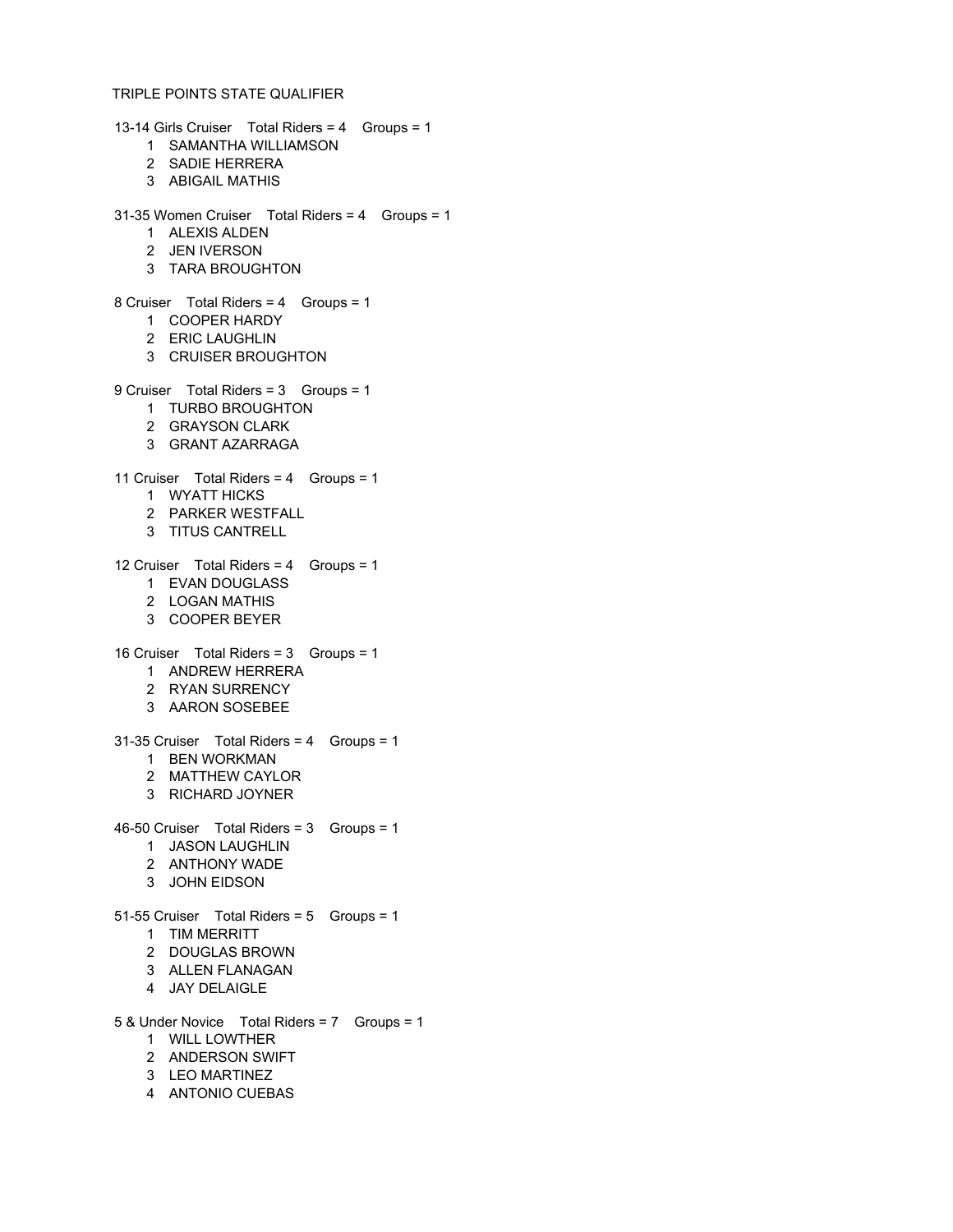- GARRETT AZARRAGA
- STONE SMITH

# 6 Novice Total Riders = 3 Groups = 1

- CREW HARVEY
- CONOR BARNES
- RYAN HOYOS

# 7 Novice Total Riders = 8 Groups = 1

- THOMAS HOWE
- JACKSON TAYLOR
- CARSEN HARVEY
- RAIN SMITH
- JAZPER DUKE
- MICHAEL MARTINEZ
- PARKER HALL

### 9 Novice Total Riders = 4 Groups = 1

- KORBEN HALL
- CALEB WILLIAMS
- LIAM NEUMAYER

#### 10 Novice Total Riders = 5 Groups = 1

- KALEB MARTINI
- LILA SEABROOK
- JAXSUN DUKE
- MAXX FLYNN

#### 14 Novice Total Riders = 3 Groups = 1

- AKIL TURNER
- CORVIN LANDRY
- BENJAMIN LAUGHLIN

#### 17-20 Novice Total Riders = 3 Groups = 1

- MICHAEL CANTRELL
- JOSEPH DUKE
- GARRETT HAMPTON
- 36-40 Novice Total Riders = 4 Groups = 1
	- JACOB ZARTMAN
	- CHRIS PITTTMAN
	- JUSTIN BARNES

## 46-50 Novice Total Riders = 3 Groups = 1

- DOUGLAS BROWN
- JASON BROWN
- TODD SHOEMAKER

#### 6 Intermediate Total Riders = 5 Groups = 1

- REID WORKMAN
- AIDEN HARALSON
- CAMRYN YARBOROUGH
- ALEXIS SOUTHWELL
- 8 Intermediate Total Riders = 3 Groups = 1 BRANTLEY BOLIN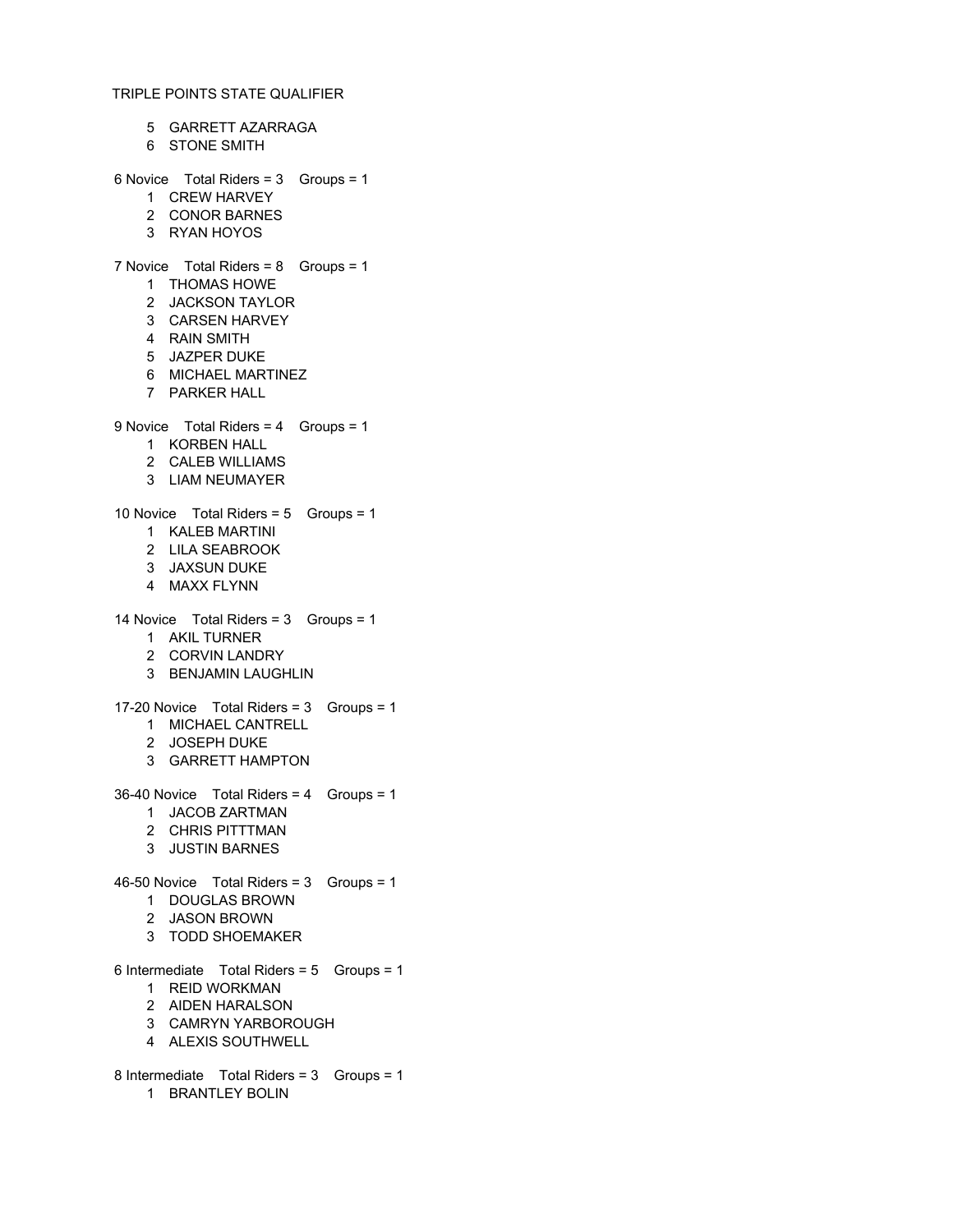CADE STEPHENS RIVER SMITH 9 Intermediate Total Riders = 5 Groups = 1 KINGSTON POMMELLS GUNNER HOLLOWAY ASHTON KESSLER PHOENIX NEWLAND 10 Intermediate Total Riders = 5 Groups = 1 MILES WORKMAN DYLAN DICKERSON MARC AGUILERA AUSTIN INGRAM 11 Intermediate Total Riders = 4 Groups = 1 CAMERON JONES REID BLAZIA ISAIAH BASS 12 Intermediate Total Riders = 3 Groups = 1 BRAXTON MCKINNEY DESMOND MUNSELL LOGAN BAKER 13 Intermediate Total Riders = 3 Groups = 1 BRENNAN JOHNSTON ASHTON OLDEN THOMAS KELLY 14 Intermediate Total Riders = 6 Groups = 1 JAKE CURTIS ZACHARY MILLER WYATT MCVICKER LUKE ROTHENBUHLER WILLIAM SWEET 15 Intermediate Total Riders = 3 Groups = 1 ALEXIS ALDEN AUBREY DOUGLASS ZACH MITCHELL 26-35 Intermediate Total Riders = 5 Groups = 1 MATTHEW CAYLOR BRIAN BECKETT JEN IVERSON TARA BROUGHTON 36-40 Intermediate Total Riders = 3 Groups = 1 DAVID FLORES RICHARD JOYNER CHRIS CANTRELL 41-45 Intermediate Total Riders = 3 Groups = 1 RYAN IVERSON

- 
- DONALD COBLE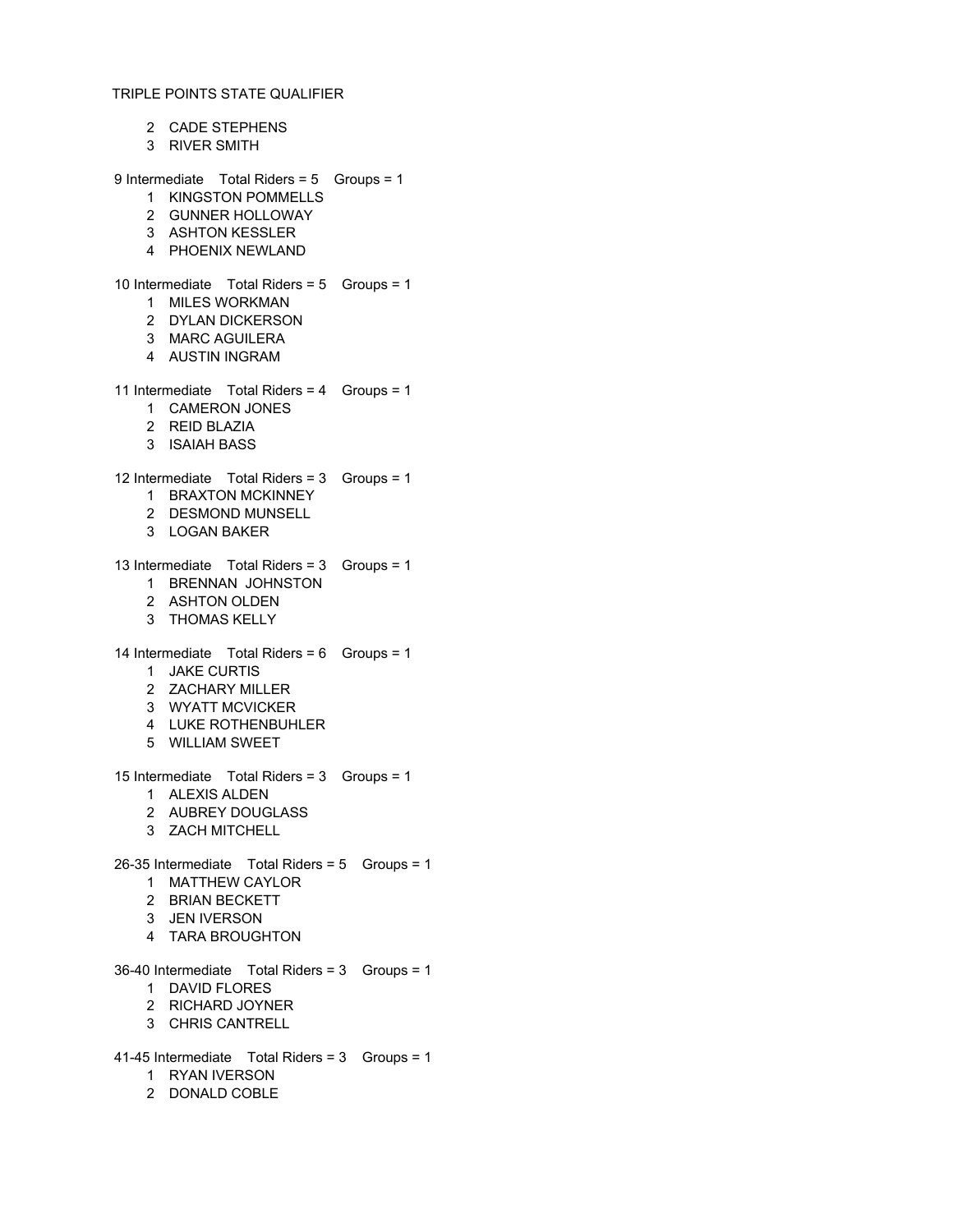JEROME ROMERO 46-50 Intermediate Total Riders = 4 Groups = 1 JASON LAUGHLIN WAYMON POST JOHN EIDSON 12 Girls Expert Total Riders = 3 Groups = 1 RUBY IVERSON ARDEN HALLBERG GENEVIEVE PEEK 14 Girls Expert Total Riders = 4 Groups = 1 SAMANTHA WILLIAMSON SADIE HERRERA ALYSSA CANTRELL 7 Expert Total Riders = 4 Groups = 1 MASON SOUTHWELL ERIC LAUGHLIN WYATT IRWIN 8 Expert Total Riders = 3 Groups = 1 COOPER HARDY EZRA WESTFALL CRUISER BROUGHTON 9 Expert Total Riders = 4 Groups = 1 WARREN GORDON GRAYSON CLARK TURBO BROUGHTON 11 Expert Total Riders = 8 Groups = 1 WYATT HICKS PARKER WESTFALL ROWAN DERENZIS MASON COOK BRYSON GRAY JACKSON GADDIS TITUS CANTRELL 12 Expert Total Riders = 5 Groups = 1 EVAN DOUGLASS LUKE SHELNUT COOPER BEYER LOGAN MATHIS 13 Expert Total Riders = 3 Groups = 1 MATTEO PIGO AARON SOSEBEE SKYLER PARSON 14 Expert Total Riders = 6 Groups = 1 EVAN ZIEL CESAR MONTES DE OCA

CHRISTOPHER FOSDYCK